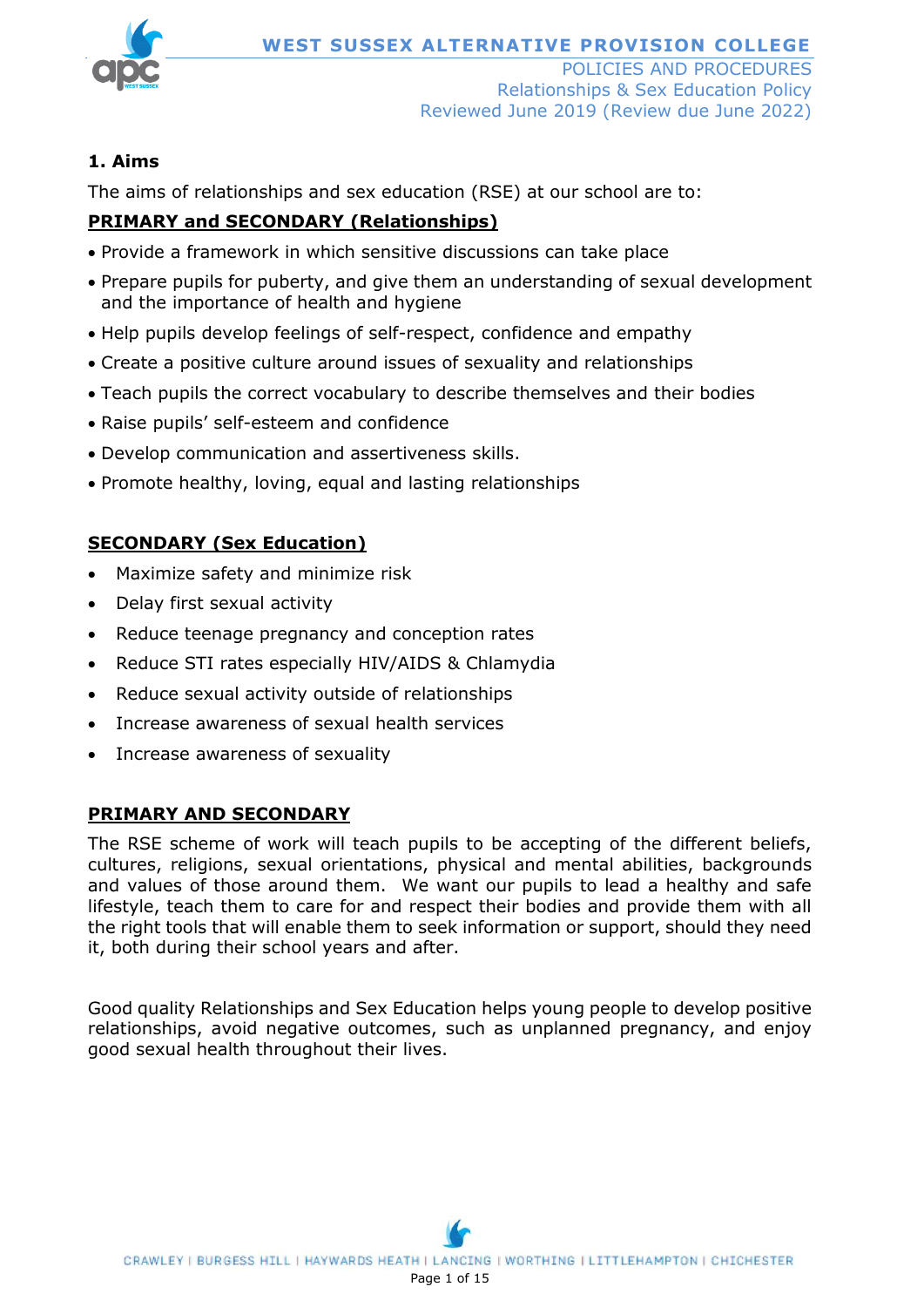

# **Confidentiality**

Teachers and other professionals will exercise discretion and judgement about how to deal with sensitive issues raised by individual students. Care will be exercised in relation to contraceptive advice to under 16's for whom sexual intercourse is unlawful.

Teachers cannot offer or guarantee absolute confidentiality and at all times will encourage students to seek the advice of a health professional. Where there is a concern about a young person who might be at risk, this will be passed to the Child Protection Officer.

## **2. Statutory requirements**

As a maintained primary school we must provide relationships education to all pupils as per section 34 of the [Children and Social work act 2017.](http://www.legislation.gov.uk/ukpga/2017/16/section/34/enacted)

However, we are not required to provide sex education but we do need to teach the elements of sex education contained in the science curriculum.

In teaching RSE, we must have regard to quidance issued by the secretary of state as outlined in section 403 of the [Education Act 1996.](http://www.legislation.gov.uk/ukpga/1996/56/contents)

At West Sussex APC we teach RSE as set out in this policy.

As a maintained secondary school we must provide RSE to all pupils as per the [Children and Social work act 2017.](http://www.legislation.gov.uk/ukpga/2017/16/section/34/enacted)

In teaching RSE, we must have regard to to quidance issued by the secretary of state as outlined in section 403 of the [Education Act 1996.](http://www.legislation.gov.uk/ukpga/1996/56/contents)

#### **3. Policy development**

This policy has been developed in consultation with staff, pupils and parents. The consultation and policy development process involved the following steps:

- 1. Review a member of staff or working group pulled together all relevant information including relevant national and local guidance
- 2. Staff consultation all school staff were given the opportunity to look at the policy and make recommendations
- 3. Parent/stakeholder consultation parents and any interested parties were invited to attend a meeting about the policy
- 4. Pupil consultation we investigated what exactly pupils want from their RSE
- 5. Ratification once amendments were made, the policy was shared with governors and ratified

# **4. Definition**

RSE is about the emotional, social and cultural development of pupils, and involves learning about relationships, sexual health, sexuality, healthy lifestyles, diversity and personal identity.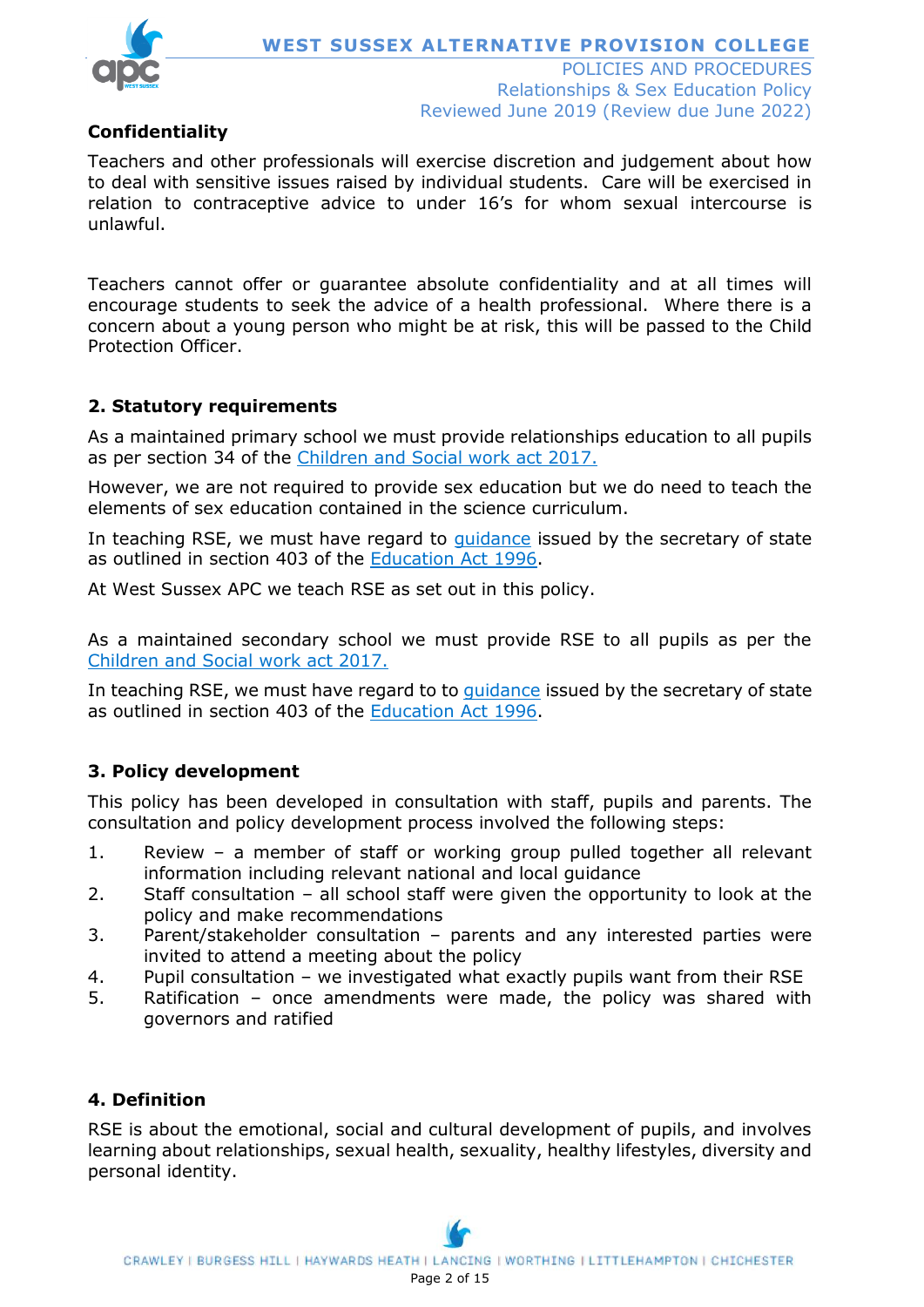

POLICIES AND PROCEDURES Relationships & Sex Education Policy Reviewed June 2019 (Review due June 2022)

RSE involves a combination of sharing information, and exploring issues and values. RSE is not about the promotion of sexual activity.

# **5. Curriculum**

Our curriculum is set out as per Appendix 1 but we may need to adapt it as and when necessary.

We have developed the curriculum in consultation with parents, pupils and staff, taking into account the age, needs and feelings of pupils. If pupils ask questions outside the scope of this policy, teachers will respond in an appropriate manner so they are fully informed and don't seek answers online.

Primary sex education will focus on:

- Preparing boys and girls for the changes that adolescence brings
- How a baby is conceived and born

For more information about our curriculum, see our curriculum map in **Appendix 1.**

#### **6. Delivery of RSE**

RSE is taught within the personal, social, health and economic (PSHE) education curriculum. The biological elements, including anatomy, puberty and reproduction of RSE are taught within the science curriculum, and other aspects are included in religious education (RE).

Teaching staff will use a range of strategies to deliver RSE but will focus on active and experiential learning techniques. This will enable pupil participation and involvement in their learning and develop pupil's confidence in talking, listening and thinking about relationships and sex.

In all PSHE and RSE lessons, teachers will ensure that a safe learning environment is established. A set of ground rules will provide boundaries over what is appropriate and not appropriate and about how to respond to unexpected, embarrassing questions or comments from pupils in a whole-class situation.

Pupils also receive stand-alone sex education sessions delivered by a trained health professional.

#### **Primary**

Relationships education focuses on teaching the fundamental building block and characteristic of positive relationships including:

- Families and people who care for me
- Caring friendships
- Respectful relationships
- Online relationships
- Being safe

For more information about our RSE curriculum, see **Appendices 1 and 2**.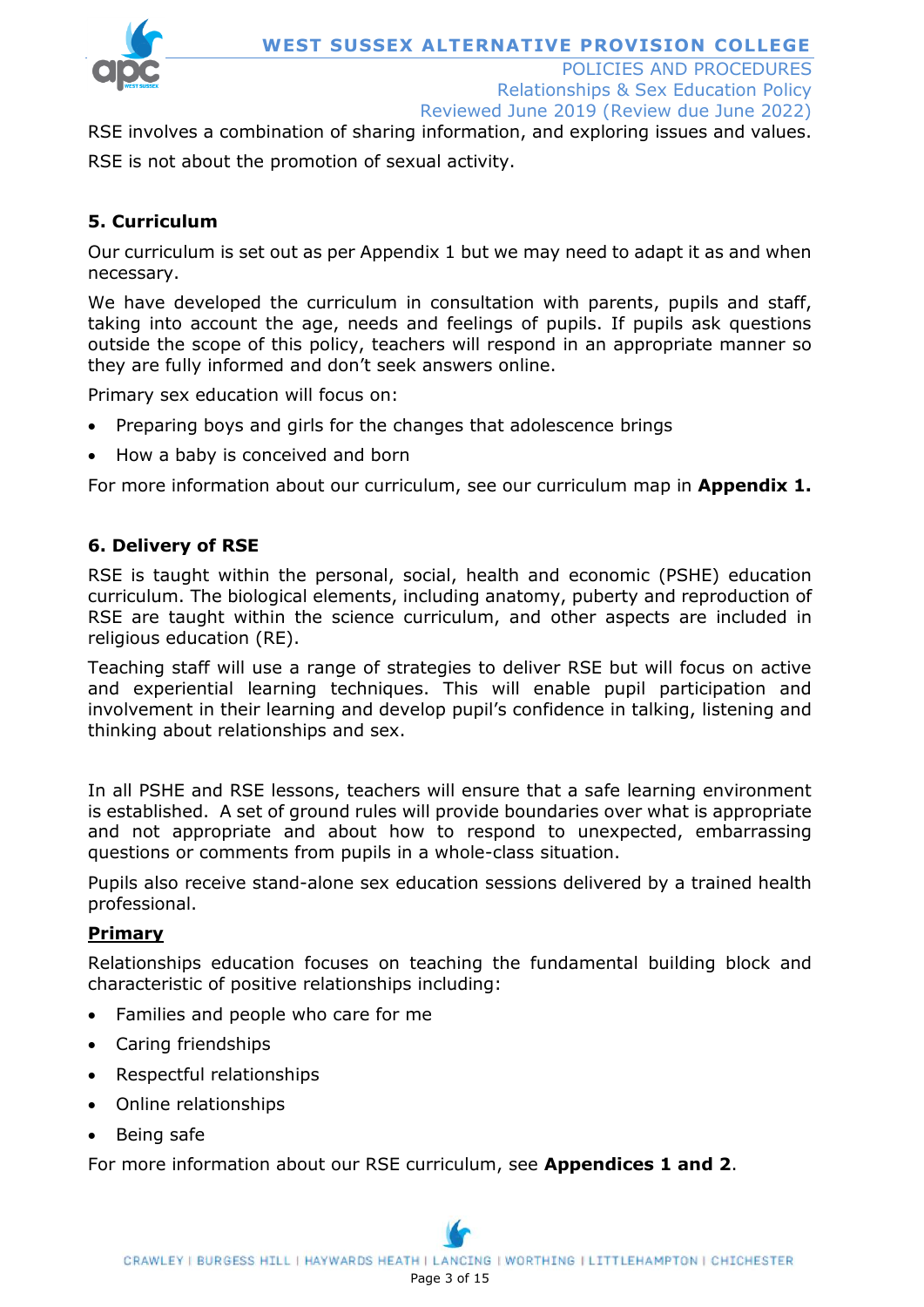

# **Secondary**

RSE focuses on giving young people the information they need to help them develop healthy, nurturing relationships of all kinds including:

- Families
- Respectful relationships, including friendships
- Online and media
- Being safe
- Intimate and sexual relationships, including sexual health

For more information about our RSE curriculum, see **Appendices 1 and 2**.

These areas of learning are taught within the context of family life taking care to ensure that there is no stigmatisation of children based on their home circumstances (families can include single parent families, LGBT parents, families headed by grandparents, adoptive parents, foster parents/carers amongst other structures) along with reflecting sensitively that some children may have a different structure of support around them (for example: looked after children or young carers).

# **7. Roles and responsibilities**

#### **7.1 The governing board**

The governing board will approve the RSE policy, and hold the head teacher to account for its implementation.

The governing board will hold the head teacher to account for the implementation of this policy.

The governing board has delegated the approval of this policy to Vicki Illingworth.

#### **7.2 The head teacher**

The head teacher is responsible for ensuring that RSE is taught consistently across the school, and for managing requests to withdraw pupils from components of RSE (see section 8).

# **7.3 Staff**

Staff are responsible for:

- Delivering RSE in a sensitive way
- Modelling positive attitudes to RSE
- Monitoring progress
- Responding to the needs of individual pupils
- Responding appropriately to pupils whose parents wish them to be withdrawn from the components of RSE

Staff do not have the right to opt out of teaching RSE. Staff who have concerns about teaching RSE are encouraged to discuss this with the head teacher.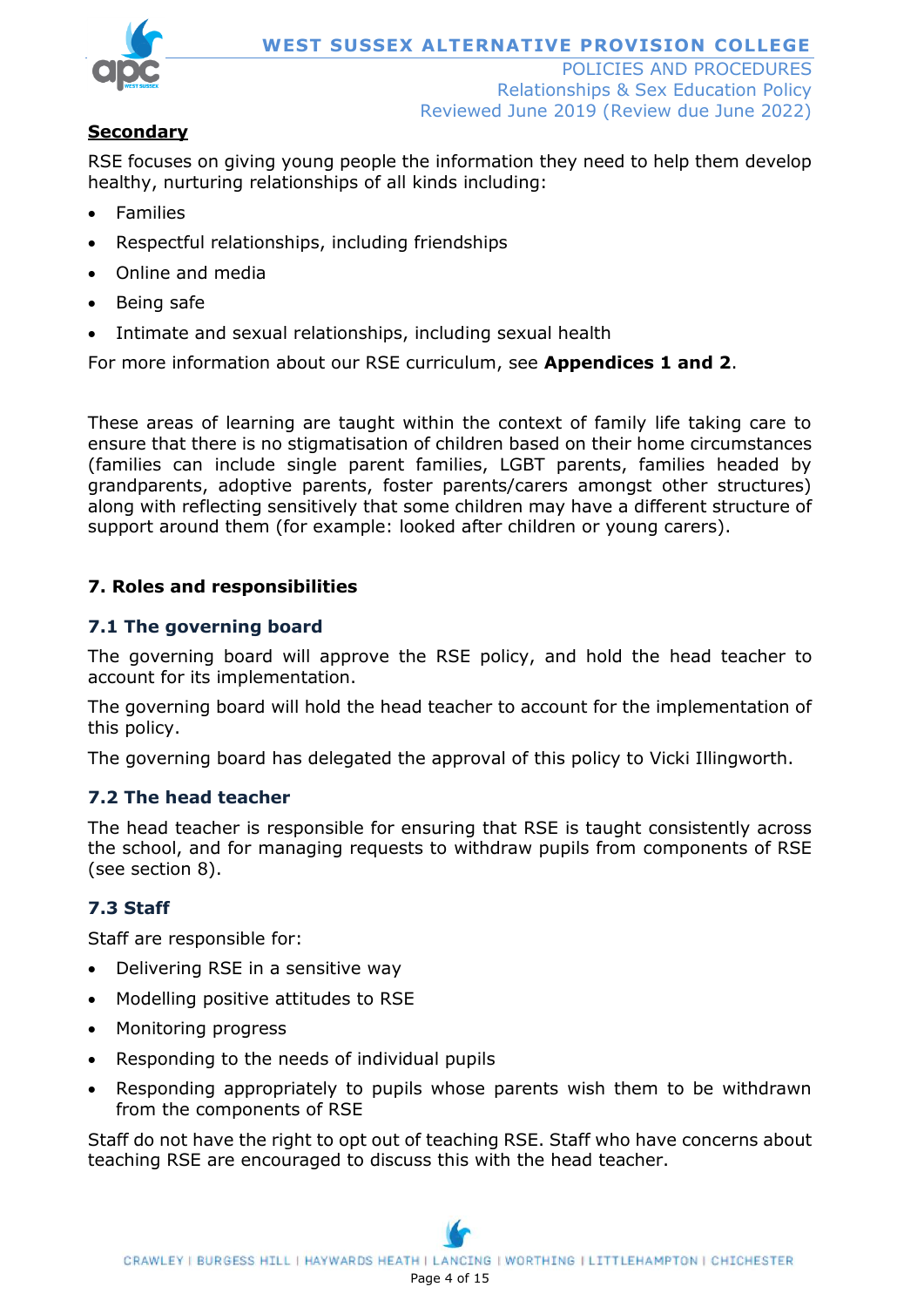

Subject Lead: Mandy Gamon

## **7.4 Pupils**

Pupils are expected to engage fully in RSE and, when discussing issues related to RSE, treat others with respect and sensitivity. Pupils are taught to behave responsibly towards relationship and sex issues and be able to make informed decisions. They are also given access to confidential help, primarily the School Nurse.

#### **8. Parents' right to withdraw**

#### **Primary**

Parents' do not have the right to withdraw their children from relationships education.

Parents' have the right to withdraw their children from the non-statutory/non-science components of sex education within RSE.

Requests for withdrawal should be put in writing using the form found in Appendix 3 of this policy and addressed to the head teacher.

Alternative work will be given to pupils who are withdrawn from sex education.

#### **Secondary**

Parents' have the right to withdraw their children from the non-statutory/non-science components of sex education within RSE up to and until 3 terms before the child turns 16. After this point, if the child wishes to receive sex education rather than being withdrawn, the school will arrange this.

Requests for withdrawal should be put in writing using the form found in Appendix 3 of this policy and addressed to the head teacher.

A copy of withdrawal requests will be placed in the pupil's educational record. The head teacher will discuss the request with parents and take appropriate action.

Alternative work will be given to pupils who are withdrawn from sex education.

#### **9. Training**

Staff are trained on the delivery of RSE as part of their induction and it is included in our continuing professional development calendar.

The head teacher will also invite visitors from outside the school, such as school nurses or sexual health professionals, to provide support and training to staff teaching RSE.

#### **10. Monitoring arrangements**

The delivery of RSE is monitored by Mandy Gamon in the following ways:

- Supporting staff ensuring that training/knowledge of RSE is relevant and up to date
- Provide regular reviews of our teaching content and conduct work scrutiny to ensure a consistent approach.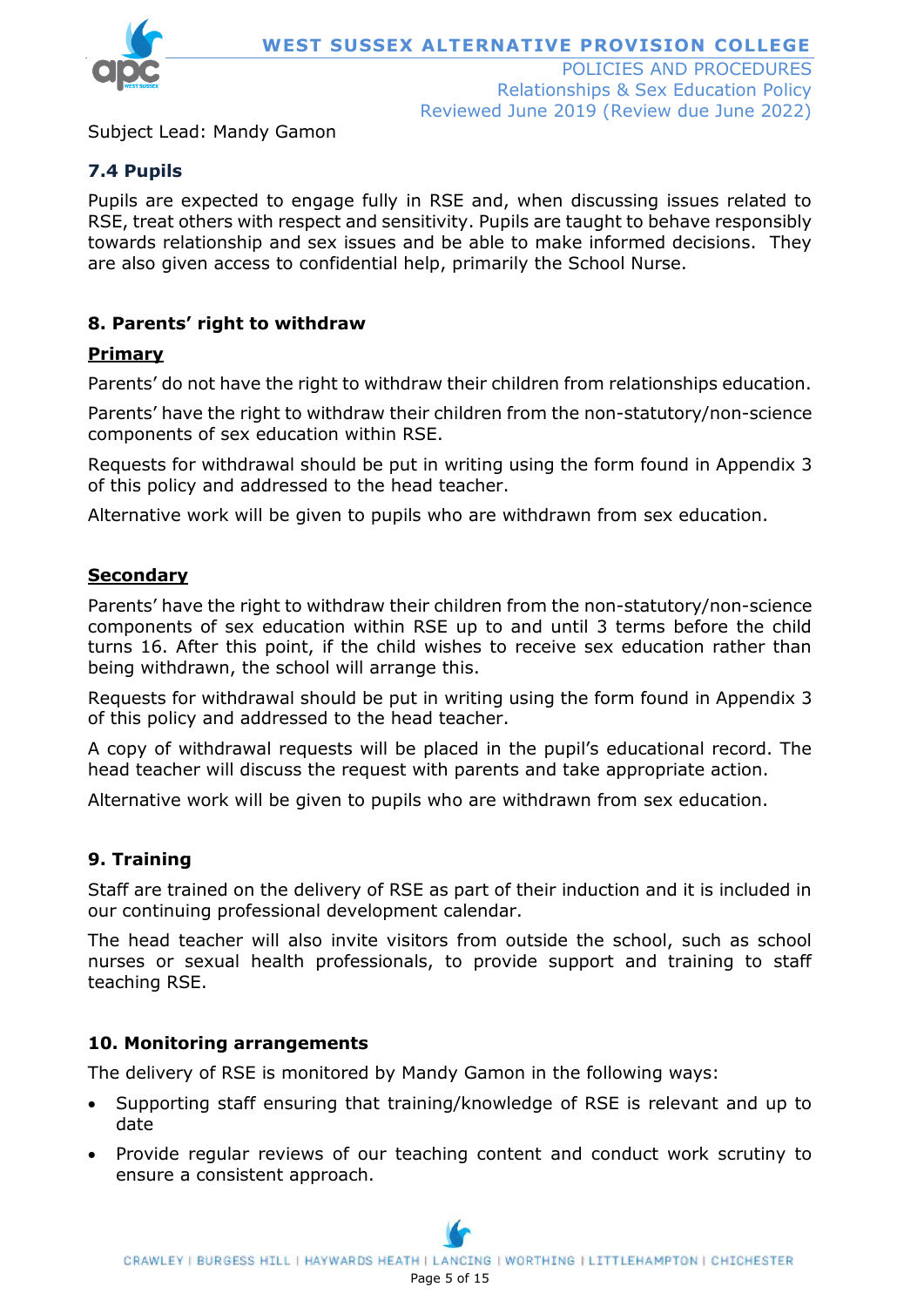

Reviewed June 2019 (Review due June 2022)

- Provide feedback opportunities for our students that will help to inform our future planning
- Liaise with outside agencies to ensure that we are representing the services that they offer correctly, primarily the Police Liaison Officer and the School Nurse.
- Pupils' development in RSE is monitored by class teachers as part of our internal assessment systems

This policy will be reviewed by SLT every three years. At every review, the policy will be approved by the Full Governing Board.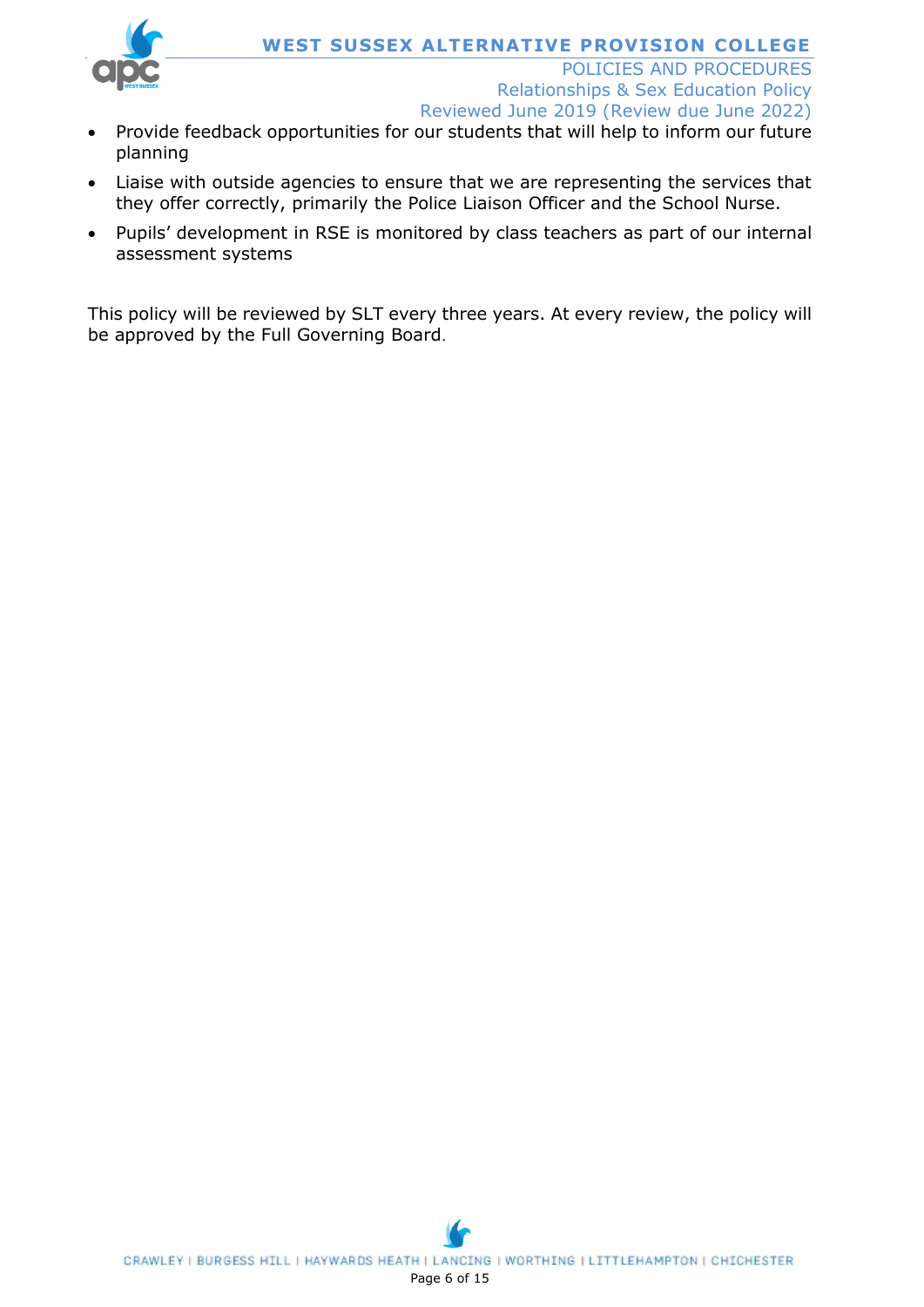

#### POLICIES AND PROCEDURES Relationships & Sex Education Policy Reviewed June 2019 (Review due June 2022)

Appendix 1: Curriculum map

#### **Relationships and sex education curriculum map**

Include as much detail as you can, including links to resources you will use or sharing examples. Being transparent with parents/carers early on will make it easier for you to handle questions, concerns, or objections.

| <b>YEAR GROUP</b> | <b>TERM</b> | <b>TOPIC/THEME DETAILS</b>                                                                                            | <b>RESOURCES</b> |
|-------------------|-------------|-----------------------------------------------------------------------------------------------------------------------|------------------|
| Year 2            | Spring 1    | Relationships:<br>• Things that cause conflict between me and my friends<br>• What I do when my friend makes me upset |                  |
| Year 3            | Summer 2    | My changing body:<br>• How boys' and girls' bodies change as we grow up, and<br>how these changes affect us           |                  |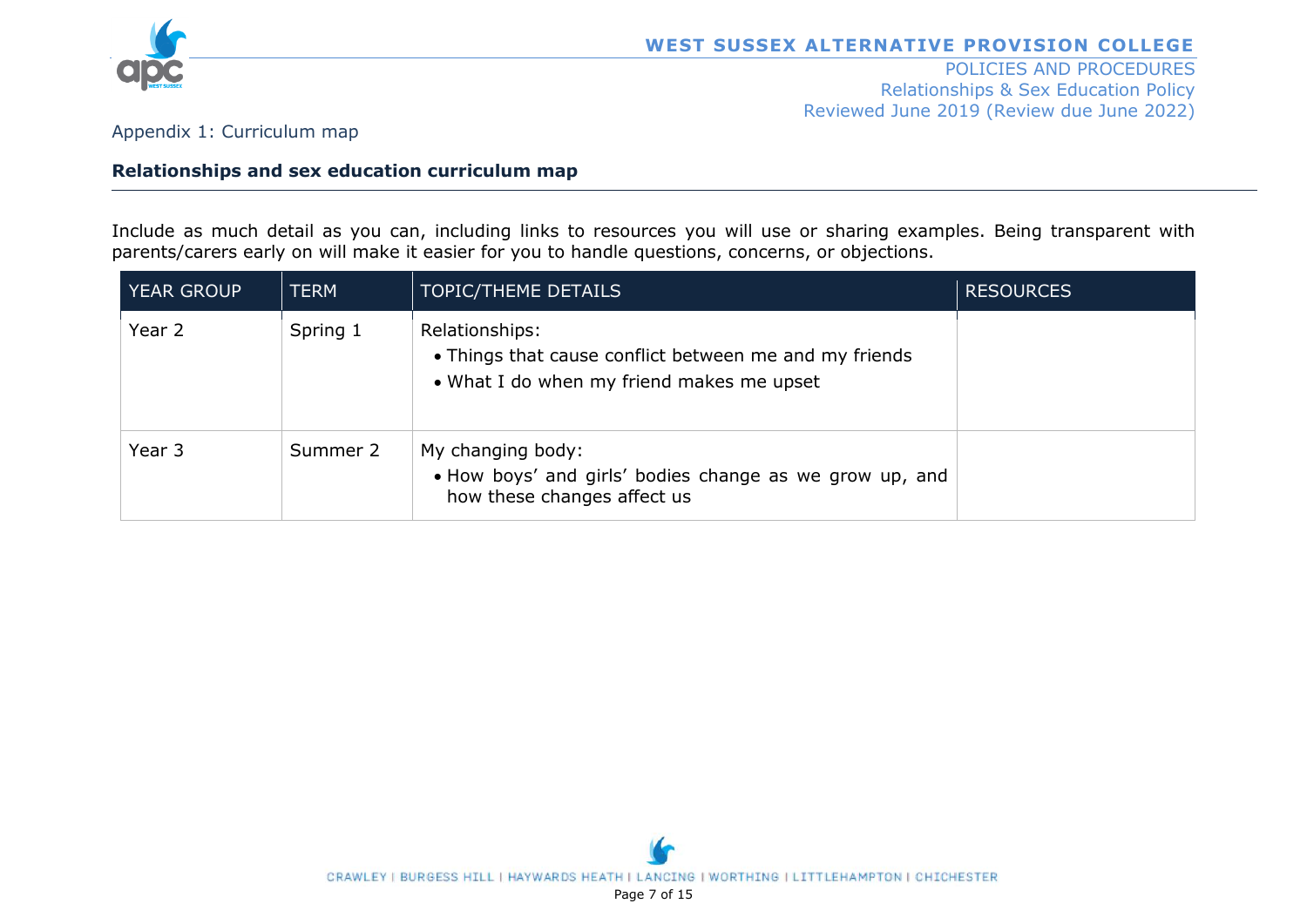

#### POLICIES AND PROCEDURES Relationships & Sex Education Policy Reviewed June 2019 (Review due June 2022)

#### Appendix 2: **By the end of primary school pupils should know :**

| <b>TOPIC</b>                                                             | PUPILS SHOULD KNOW                                                                                                                                                                                                                                                                                                                                                                                                                                                                    |
|--------------------------------------------------------------------------|---------------------------------------------------------------------------------------------------------------------------------------------------------------------------------------------------------------------------------------------------------------------------------------------------------------------------------------------------------------------------------------------------------------------------------------------------------------------------------------|
| <b>Families</b><br>and $\bullet$<br>people<br>who<br>care<br>about<br>me | That families are important for children growing up because they can give love, security and stability<br>The characteristics of healthy family life, commitment to each other, including in times of difficulty,<br>$\bullet$<br>protection and care for children and other family members, the importance of spending time together and<br>sharing each other's lives<br>That others' families, either in school or in the wider world, sometimes look different from their family, |
|                                                                          | but that they should respect those differences and know that other children's families are also characterised<br>by love and care                                                                                                                                                                                                                                                                                                                                                     |
|                                                                          | That stable, caring relationships, which may be of different types, are at the heart of happy families, and<br>are important for children's security as they grow up                                                                                                                                                                                                                                                                                                                  |
|                                                                          | That marriage represents a formal and legally recognised commitment of two people to each other which<br>is intended to be lifelong                                                                                                                                                                                                                                                                                                                                                   |
|                                                                          | How to recognise if family relationships are making them feel unhappy or unsafe, and how to seek help<br>or advice from others if needed                                                                                                                                                                                                                                                                                                                                              |
| Caring<br>friendships                                                    | How important friendships are in making us feel happy and secure, and how people choose and make<br>friends                                                                                                                                                                                                                                                                                                                                                                           |
|                                                                          | The characteristics of friendships, including mutual respect, truthfulness, trustworthiness, loyalty,<br>kindness, generosity, trust, sharing interests and experiences and support with problems and difficulties<br>That healthy friendships are positive and welcoming towards others, and do not make others feel lonely<br>or excluded                                                                                                                                           |
|                                                                          | That most friendships have ups and downs, and that these can often be worked through so that the<br>friendship is repaired or even strengthened, and that resorting to violence is never right                                                                                                                                                                                                                                                                                        |
|                                                                          | How to recognise who to trust and who not to trust, how to judge when a friendship is making them feel<br>unhappy or uncomfortable, managing conflict, how to manage these situations and how to seek help or<br>advice from others, if needed                                                                                                                                                                                                                                        |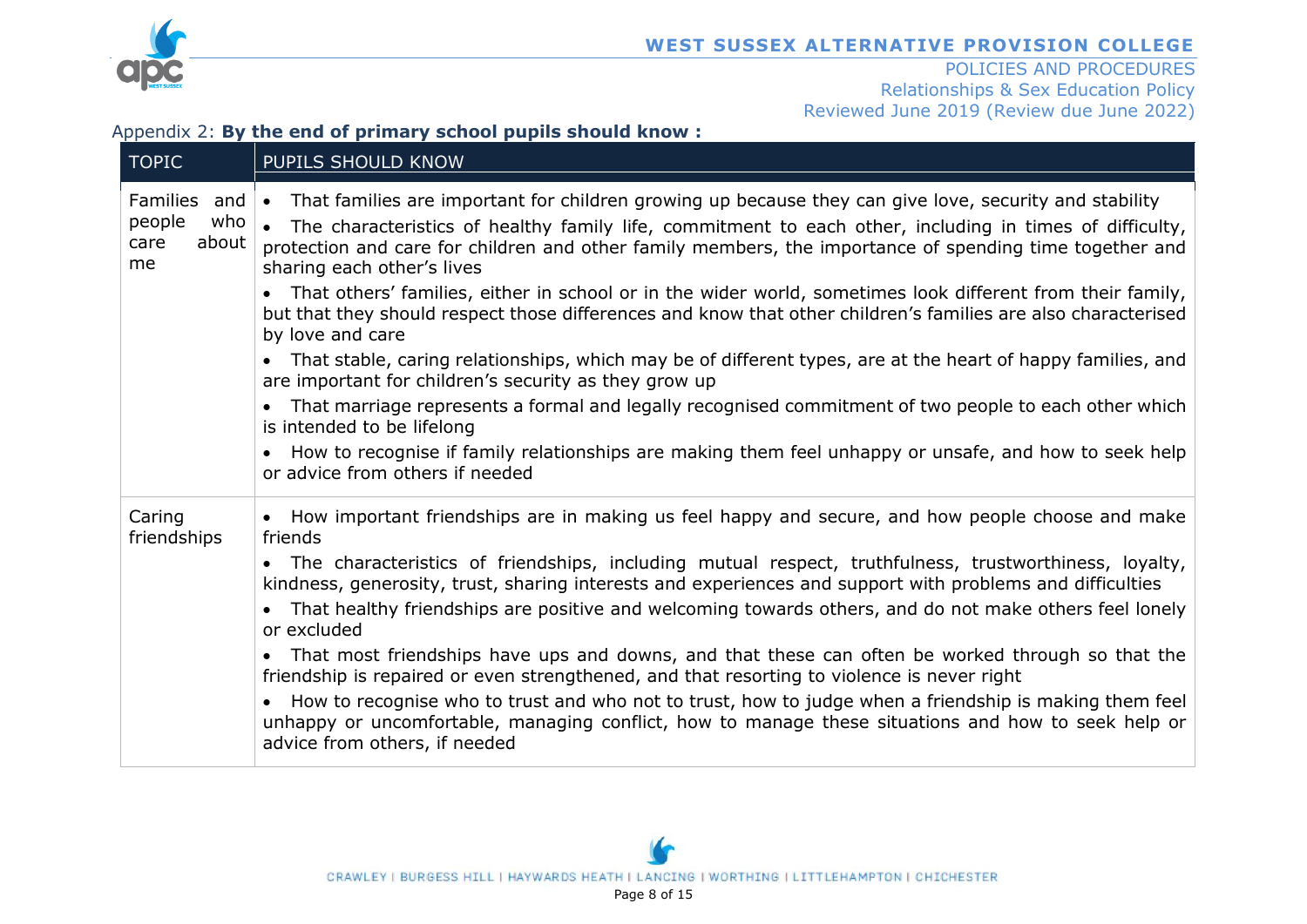

| Respectful<br>relationships | • The importance of respecting others, even when they are very different from them (for example,<br>physically, in character, personality or backgrounds), or make different choices or have different preferences<br>or beliefs |
|-----------------------------|----------------------------------------------------------------------------------------------------------------------------------------------------------------------------------------------------------------------------------|
|                             | Practical steps they can take in a range of different contexts to improve or support respectful relationships                                                                                                                    |
|                             | The conventions of courtesy and manners                                                                                                                                                                                          |
|                             | The importance of self-respect and how this links to their own happiness                                                                                                                                                         |
|                             | That in school and in wider society they can expect to be treated with respect by others, and that in turn<br>they should show due respect to others, including those in positions of authority                                  |
|                             | About different types of bullying (including cyberbullying), the impact of bullying, responsibilities of<br>bystanders (primarily reporting bullying to an adult) and how to get help                                            |
|                             | • What a stereotype is, and how stereotypes can be unfair, negative or destructive                                                                                                                                               |
|                             | The importance of permission-seeking and giving in relationships with friends, peers and adults                                                                                                                                  |
| Online                      | That people sometimes behave differently online, including by pretending to be someone they are not                                                                                                                              |
| relationships               | That the same principles apply to online relationships as to face-to face relationships, including the<br>importance of respect for others online including when we are anonymous                                                |
|                             | The rules and principles for keeping safe online, how to recognise risks, harmful content and contact,<br>and how to report them                                                                                                 |
|                             | How to critically consider their online friendships and sources of information including awareness of the<br>risks associated with people they have never met                                                                    |
|                             | How information and data is shared and used online                                                                                                                                                                               |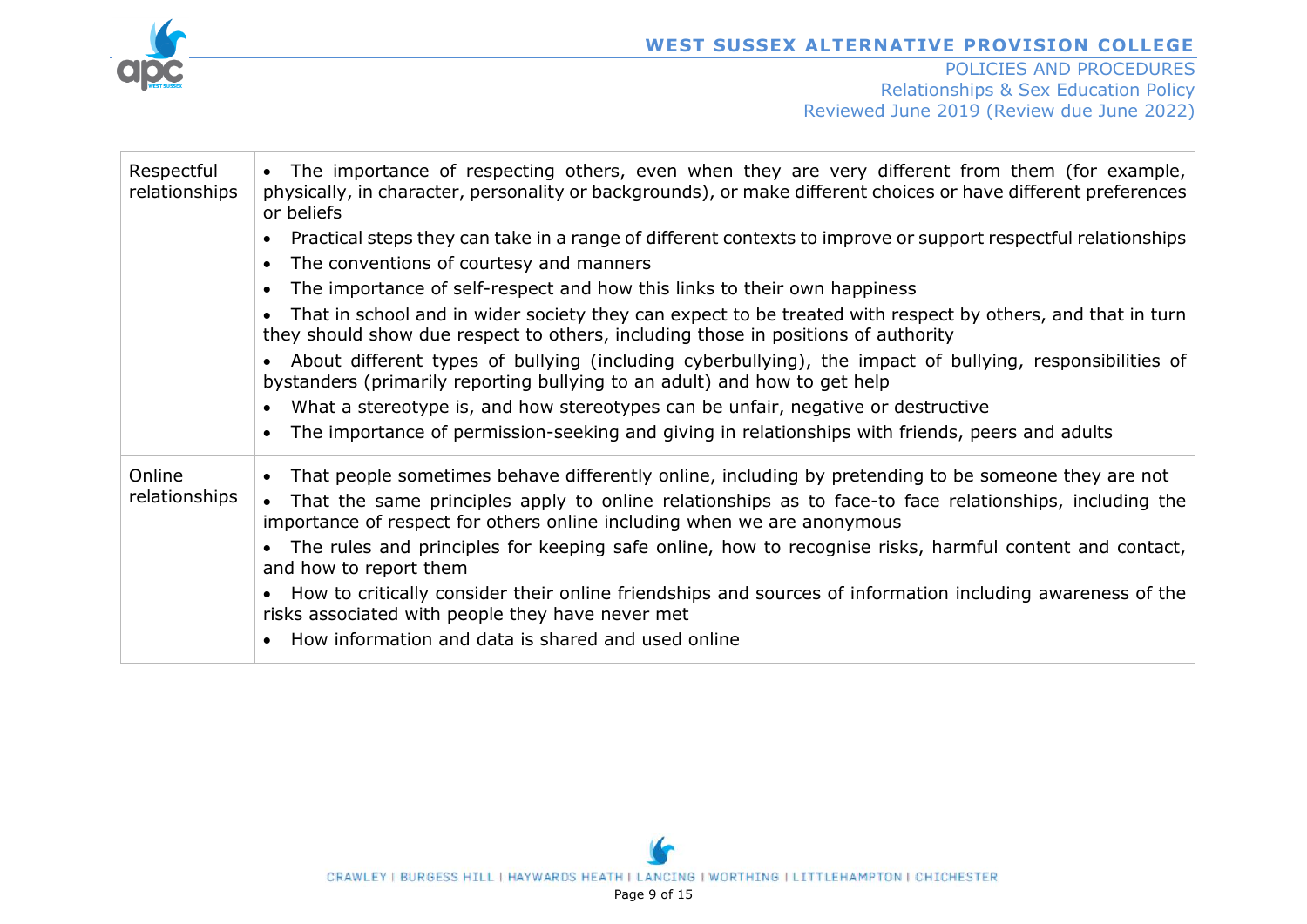

| Being safe | • What sorts of boundaries are appropriate in friendships with peers and others (including in a digital<br>context)                                                           |
|------------|-------------------------------------------------------------------------------------------------------------------------------------------------------------------------------|
|            | • About the concept of privacy and the implications of it for both children and adults; including that it is<br>not always right to keep secrets if they relate to being safe |
|            | That each person's body belongs to them, and the differences between appropriate and inappropriate or<br>unsafe physical, and other, contact                                  |
|            | • How to respond safely and appropriately to adults they may encounter (in all contexts, including online)<br>whom they do not know                                           |
|            | • How to recognise and report feelings of being unsafe or feeling bad about any adult                                                                                         |
|            | • How to ask for advice or help for themselves or others, and to keep trying until they are heard                                                                             |
|            | • How to report concerns or abuse, and the vocabulary and confidence needed to do so                                                                                          |
|            | Where to get advice e.g. family, school and/or other sources                                                                                                                  |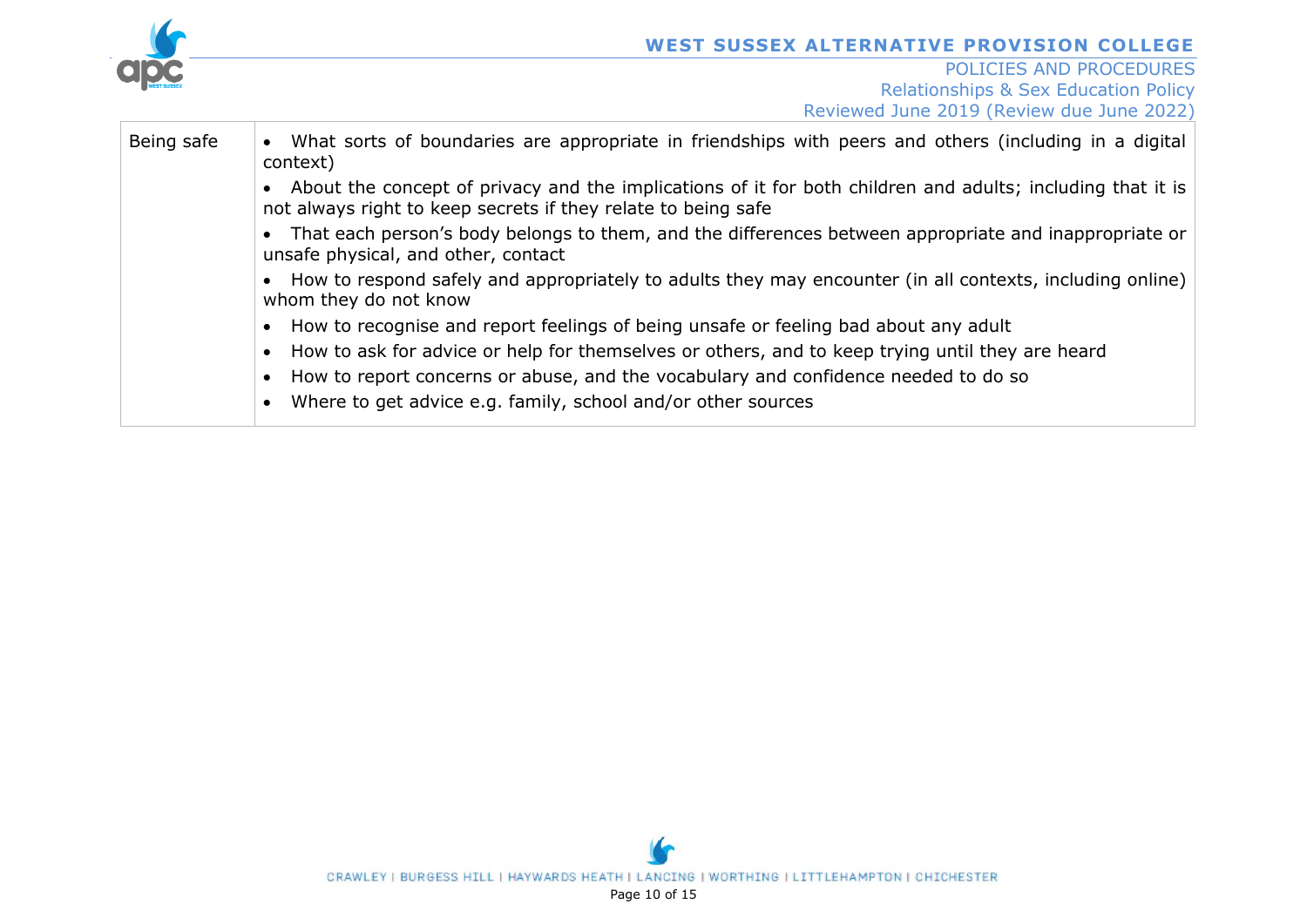

#### POLICIES AND PROCEDURES Relationships & Sex Education Policy Reviewed June 2019 (Review due June 2022)

#### Appendix 2: **By the end of secondary school pupils should know :**

| <b>TOPIC</b>    | <b>PUPILS SHOULD KNOW</b>                                                                                                                                                                                                                                                                                                                                                                                                                                                                                                                                                                                                                                                                                                                                                                                                                                                                                                                                                                                                                                                                           |
|-----------------|-----------------------------------------------------------------------------------------------------------------------------------------------------------------------------------------------------------------------------------------------------------------------------------------------------------------------------------------------------------------------------------------------------------------------------------------------------------------------------------------------------------------------------------------------------------------------------------------------------------------------------------------------------------------------------------------------------------------------------------------------------------------------------------------------------------------------------------------------------------------------------------------------------------------------------------------------------------------------------------------------------------------------------------------------------------------------------------------------------|
| <b>Families</b> | That there are different types of committed, stable relationships<br>$\bullet$<br>How these relationships might contribute to human happiness and their importance for bringing up<br>children<br>What marriage is, including their legal status e.g. that marriage carries legal rights and protections not<br>available to couples who are cohabiting or who have married, for example, in an unregistered religious<br>ceremony<br>• Why marriage is an important relationship choice for many couples and why it must be freely entered<br>into<br>The characteristics and legal status of other types of long-term relationships<br>The roles and responsibilities of parents with respect to raising of children, including the characteristics<br>of successful parenting<br>How to: determine whether other children, adults or sources of information are trustworthy: judge when<br>a family, friend, intimate or other relationship is unsafe (and to recognise this in others' relationships); and,<br>how to seek help or advice, including reporting concerns about others, if needed |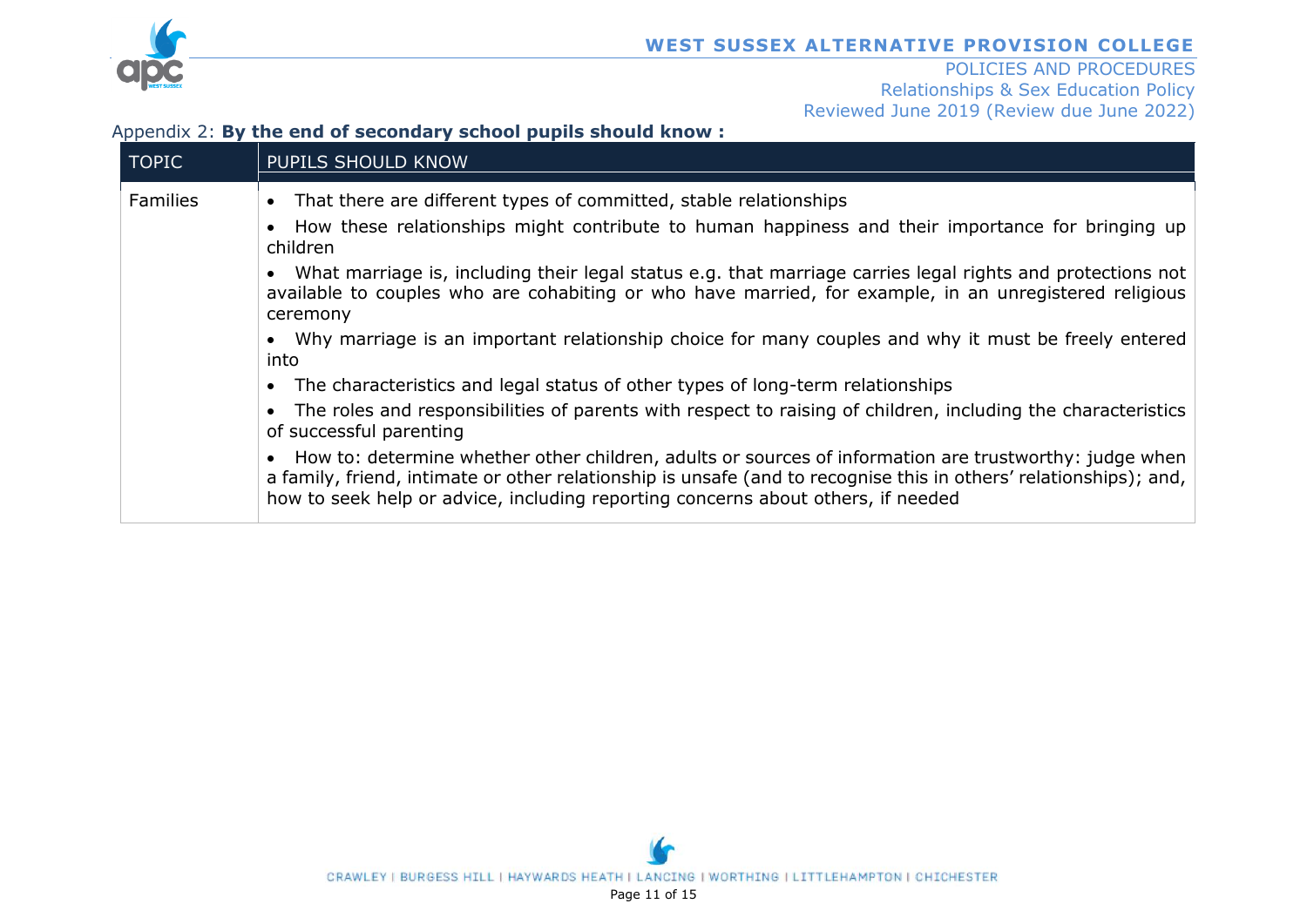

| <b>TOPIC</b>                                             | PUPILS SHOULD KNOW                                                                                                                                                                                                                                                                                                                                                                                                                           |
|----------------------------------------------------------|----------------------------------------------------------------------------------------------------------------------------------------------------------------------------------------------------------------------------------------------------------------------------------------------------------------------------------------------------------------------------------------------------------------------------------------------|
| Respectful<br>relationships,<br>including<br>friendships | The characteristics of positive and healthy friendships (in all contexts, including online) including: trust,<br>$\bullet$<br>respect, honesty, kindness, generosity, boundaries, privacy, consent and the management of conflict,<br>reconciliation and ending relationships. This includes different (non-sexual) types of relationship<br>Practical steps they can take in a range of different contexts to improve or support respectful |
|                                                          | relationships                                                                                                                                                                                                                                                                                                                                                                                                                                |
|                                                          | How stereotypes, in particular stereotypes based on sex, gender, race, religion, sexual orientation or<br>disability, can cause damage (e.g. how they might normalise non-consensual behaviour or encourage<br>prejudice)                                                                                                                                                                                                                    |
|                                                          | That in school and in wider society they can expect to be treated with respect by others, and that in turn<br>$\bullet$<br>they should show due respect to others, including people in positions of authority and due tolerance of other<br>people's beliefs                                                                                                                                                                                 |
|                                                          | About different types of bullying (including cyberbullying), the impact of bullying, responsibilities of<br>$\bullet$<br>bystanders to report bullying and how and where to get help                                                                                                                                                                                                                                                         |
|                                                          | That some types of behaviour within relationships are criminal, including violent behaviour and coercive<br>control                                                                                                                                                                                                                                                                                                                          |
|                                                          | What constitutes sexual harassment and sexual violence and why these are always unacceptable<br>$\bullet$                                                                                                                                                                                                                                                                                                                                    |
|                                                          | The legal rights and responsibilities regarding equality (particularly with reference to the protected<br>characteristics as defined in the Equality Act 2010) and that everyone is unique and equal                                                                                                                                                                                                                                         |
|                                                          |                                                                                                                                                                                                                                                                                                                                                                                                                                              |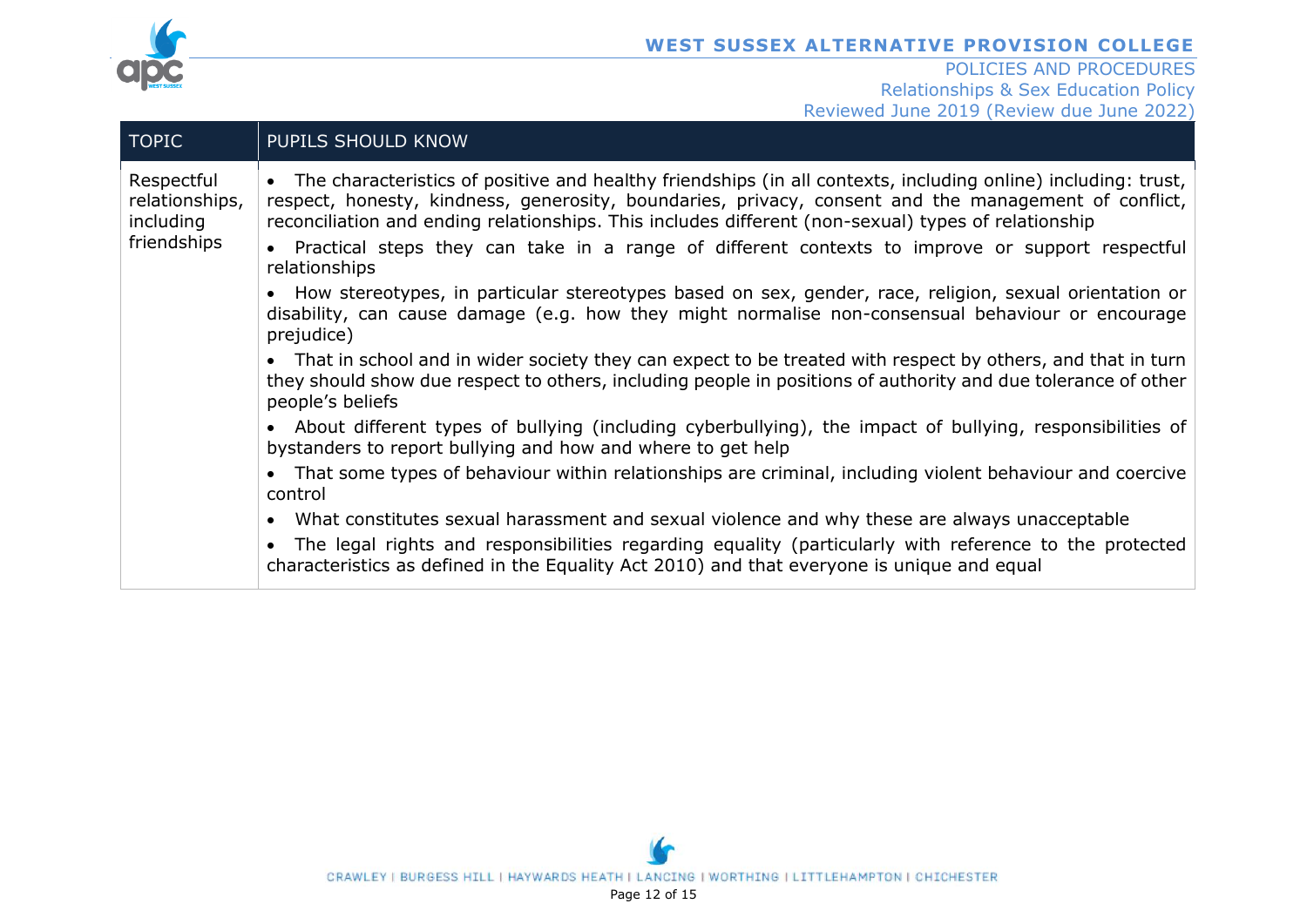

| <b>TOPIC</b>                     | PUPILS SHOULD KNOW                                                                                                                                                                                                                                               |
|----------------------------------|------------------------------------------------------------------------------------------------------------------------------------------------------------------------------------------------------------------------------------------------------------------|
| Online<br>and $\bullet$<br>media | Their rights, responsibilities and opportunities online, including that the same expectations of behaviour<br>apply in all contexts, including online                                                                                                            |
|                                  | About online risks, including that any material someone provides to another has the potential to be<br>shared online and the difficulty of removing potentially compromising material placed online                                                              |
|                                  | Not to provide material to others that they would not want shared further and not to share personal<br>material which is sent to them                                                                                                                            |
|                                  | What to do and where to get support to report material or manage issues online<br>$\bullet$<br>The impact of viewing harmful content                                                                                                                             |
|                                  | That specifically sexually explicit material e.g. pornography presents a distorted picture of sexual<br>$\bullet$<br>behaviours, can damage the way people see themselves in relation to others and negatively affect how they<br>behave towards sexual partners |
|                                  | That sharing and viewing indecent images of children (including those created by children) is a criminal<br>offence which carries severe penalties including jail                                                                                                |
|                                  | How information and data is generated, collected, shared and used online                                                                                                                                                                                         |
| Being safe                       | The concepts of, and laws relating to, sexual consent, sexual exploitation, abuse, grooming, coercion,<br>harassment, rape, domestic abuse, forced marriage, honour-based violence and FGM, and how these can<br>affect current and future relationships         |
|                                  | How people can actively communicate and recognise consent from others, including sexual consent, and<br>how and when consent can be withdrawn (in all contexts, including online)                                                                                |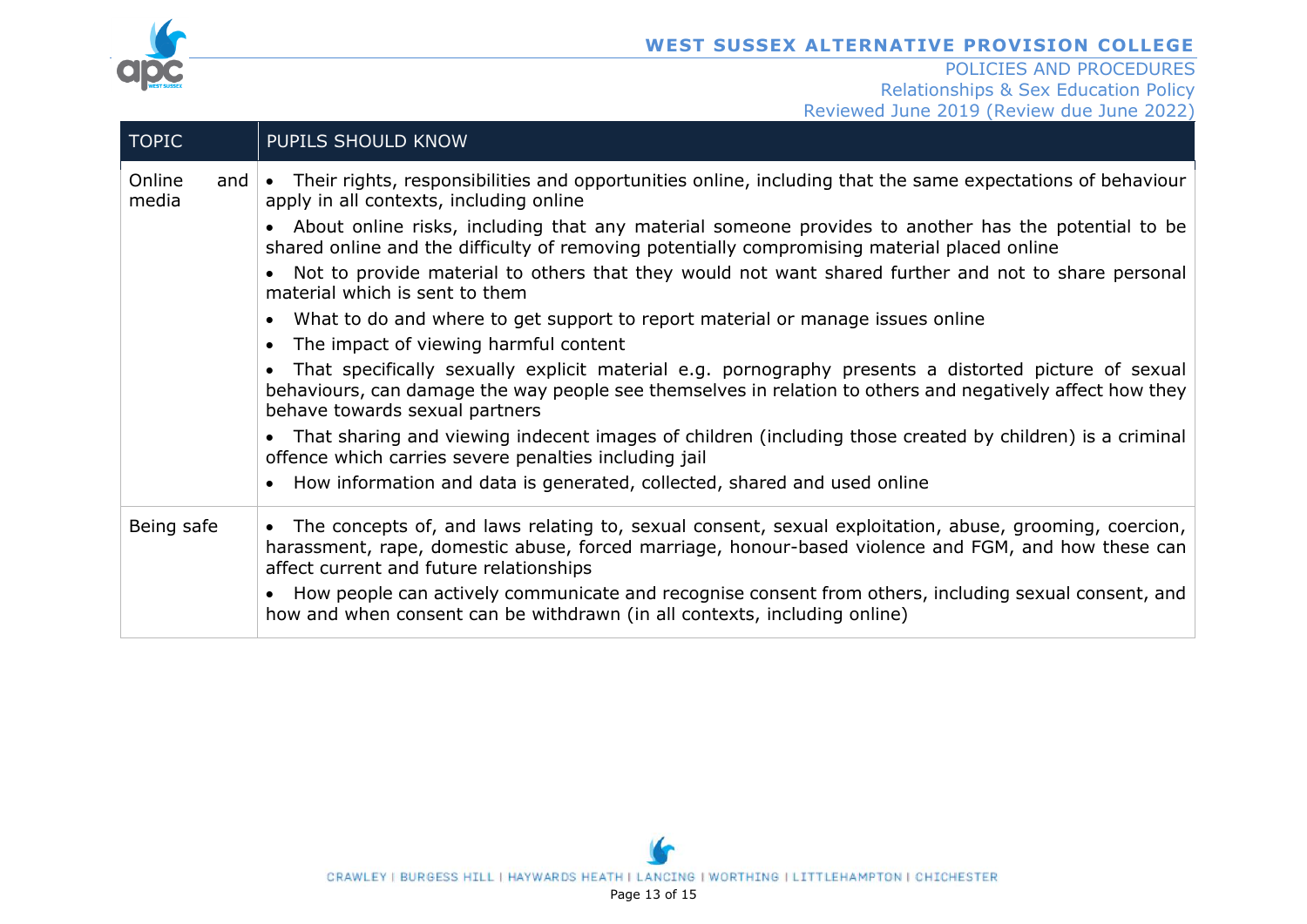

| <b>TOPIC</b>                                                           | PUPILS SHOULD KNOW                                                                                                                                                                                                                                                                                                                                                                                                                                                                                                                                                                                                                                                                                                                                                                                                                                                                                                                                                                                                                                                                                                                                                                                                                                                                                                                                                                                                                                                                                                                                                                                                                                                                                                                                                    |
|------------------------------------------------------------------------|-----------------------------------------------------------------------------------------------------------------------------------------------------------------------------------------------------------------------------------------------------------------------------------------------------------------------------------------------------------------------------------------------------------------------------------------------------------------------------------------------------------------------------------------------------------------------------------------------------------------------------------------------------------------------------------------------------------------------------------------------------------------------------------------------------------------------------------------------------------------------------------------------------------------------------------------------------------------------------------------------------------------------------------------------------------------------------------------------------------------------------------------------------------------------------------------------------------------------------------------------------------------------------------------------------------------------------------------------------------------------------------------------------------------------------------------------------------------------------------------------------------------------------------------------------------------------------------------------------------------------------------------------------------------------------------------------------------------------------------------------------------------------|
| Intimate and<br>sexual<br>relationships,<br>including<br>sexual health | • How to recognise the characteristics and positive aspects of healthy one-to-one intimate relationships,<br>which include mutual respect, consent, loyalty, trust, shared interests and outlook, sex and friendship<br>That all aspects of health can be affected by choices they make in sex and relationships, positively or<br>negatively, e.g. physical, emotional, mental, sexual and reproductive health and wellbeing<br>• The facts about reproductive health, including fertility and the potential impact of lifestyle on fertility for<br>men and women<br>• That there are a range of strategies for identifying and managing sexual pressure, including<br>understanding peer pressure, resisting pressure and not pressurising others<br>That they have a choice to delay sex or to enjoy intimacy without sex<br>The facts about the full range of contraceptive choices, efficacy and options available<br>The facts around pregnancy including miscarriage<br>That there are choices in relation to pregnancy (with medically and legally accurate, impartial information<br>on all options, including keeping the baby, adoption, abortion and where to get further help)<br>How the different sexually transmitted infections (STIs), including HIV/AIDs, are transmitted, how risk<br>can be reduced through safer sex (including through condom use) and the importance of and facts about<br>testing<br>• About the prevalence of some STIs, the impact they can have on those who contract them and key facts<br>about treatment<br>• How the use of alcohol and drugs can lead to risky sexual behaviour<br>How to get further advice, including how and where to access confidential sexual and reproductive health<br>advice and treatment |